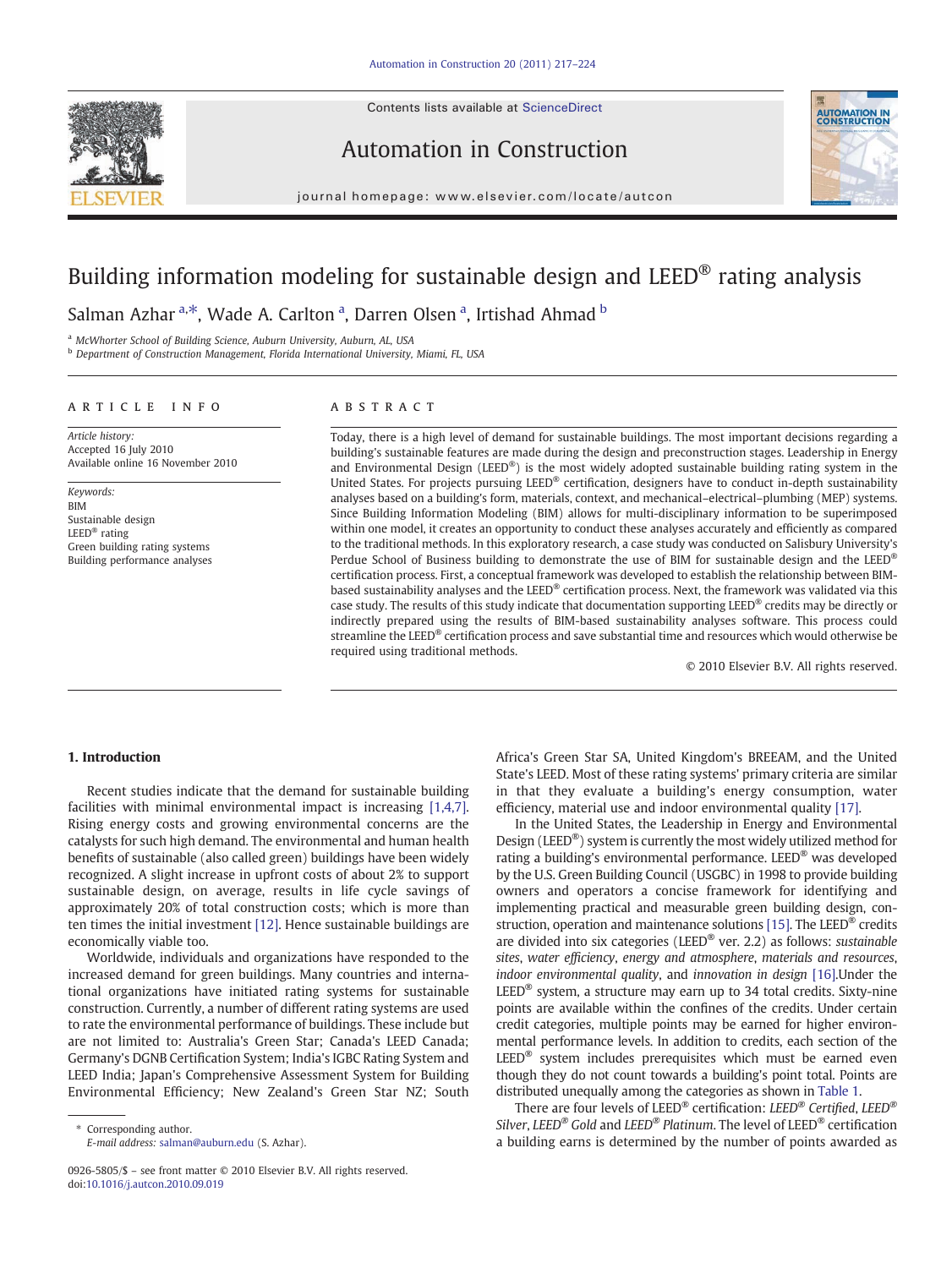<span id="page-1-0"></span>

| Table 1 |                                                                |  |  |
|---------|----------------------------------------------------------------|--|--|
|         | LEED <sup>®</sup> credit categories and available points [16]. |  |  |

| Categories                   | Available points (LEED® ver. 2.2) |  |  |
|------------------------------|-----------------------------------|--|--|
| Sustainable sites            | 14                                |  |  |
| Water efficiency             | 5                                 |  |  |
| Energy and atmosphere        | 17                                |  |  |
| Materials and resources      | 13                                |  |  |
| Indoor environmental quality | 15                                |  |  |
| Innovation in design         | 5                                 |  |  |
| Total                        | 69                                |  |  |

follows (LEED<sup>®</sup> v. 2.2): 26–32 points for LEED<sup>®</sup> Certified, 33–38 points for LEED® Silver, 39–51 points for LEED® Gold, and 52–69 points for LEED® Platinum [\[16\]](#page--1-0). During construction, supporting documentation and evidence are compiled and submitted to the U.S. Green Building Council (USGBC). Based on that information, the USGBC determines whether or not to award the point. No points are awarded and the certification is not received until construction is complete. Any changes made during construction require a resubmission of the supporting documentation.

The early design and preconstruction phases of a building are the most critical times to make decisions on its sustainability features [\[6\].](#page--1-0) Traditional computer-aided design (CAD) planning environments usually lack the capability to perform sustainability analyses in the early stages of design development. Building performance analyses are typically performed after the architectural design and construction documents have been produced. This failure to analyze sustainability continually during the design process results in an inefficient process of retroactive modification to the design to achieve a set of performance criteria [\[14\]](#page--1-0). To assess building performance in the early design and preconstruction phases accurately, access to a comprehensive set of data regarding a building's form, materials, context, and mechanical–electrical–plumbing (MEP) systems is required. Since Building Information Modeling (BIM) allows for multi-disciplinary information to be superimposed within one model, it creates an opportunity for sustainability measures to be incorporated throughout the design process [\[3\].](#page--1-0)

Kriegel and Nies [\[13\]](#page--1-0) indicated that BIM can aid in the following aspects of sustainable design:

- Building orientation (selecting a good orientation can reduce energy costs)
- Building massing (to analyze building form and optimize the building envelope)
- Daylighting analysis
- Water harvesting (reducing water needs in a building)
- Energy modeling (reducing energy needs and analyzing renewable energy options can contribute to low energy costs)
- Sustainable materials (reducing material needs and using recycled materials)
- Site and logistics management (to reduce waste and carbon footprints).

A recent survey of 145 design and construction firms in the United States indicates that the practitioners implementing BIM-based sustainability analyses are realizing 'some-to-significant' time and cost savings as compared to the traditional methods [\[4\]](#page--1-0). The combination of sustainable design strategies and BIM technology has the potential to change the traditional design practices and to efficiently produce a high-performance facility design. One such effort on the Columbia campus of the University of South Carolina resulted in approximately \$900,000 in savings over the next ten years at current energy costs [\[10\]](#page--1-0).

A building information model carries a wealth of information which may be utilized to produce necessary documentation for

earning LEED® credits. For instance, schedules of building components can be obtained directly from the model to determine percentages of a material's reuse, recycled content, or salvage. Various design options for sustainability can be studied and tracked in a building information model [\[2\].](#page--1-0) Another feature of BIM for sustainability relates to how architects can choose the site of their project. Architects can input spatial data into the building information model that geographically locates the building site and imports information that helps the design team understand issues related to climate, place, surrounding systems, and resources. Designers can then edit and reorient the building on a site using real coordinates to reduce the building's impact on the surrounding environment and determine the most efficient solar orientation [\[11\].](#page--1-0) Many LEED® credits require that drawings be submitted to support the qualification for credit. Although most of these drawings can be prepared using conventional CAD software, BIM software produces these drawings more efficiently as part of the building information model and have the added advantage of parametric change technology, which coordinates changes and maintains consistency at all times. Thus, the user does not have to intervene to update drawings or links [\[3\]](#page--1-0).

#### 2. Purpose of the study, scope and methodology

The purpose of this study is to demonstrate the ways designers and planners may use BIM for various sustainability analyses in pursuit of LEED® certification. The scope of the research is limited to nonresidential new building projects only. This study did not investigate the financial benefits and/or deficits of using BIM for sustainability analyses.

A two-step methodology is adopted for this study as follows:

- 1. Development of a conceptual framework to establish the relationship between BIM and LEED® rating processes. This framework was developed via review of existing literature and in-depth semistructured interviews with professionals heavily involved in BIM and LEED® certification.
- 2. Validation of the developed framework via a case study.

Brief results of both steps are presented in the following sections.

# 3. Results

3.1. Conceptual framework for establishing a relationship between BIM and LEED® rating processes

Based on the review of existing literature and feedback collected from building design professionals and LEED® consultants, the following conceptual framework [\(Table 2](#page--1-0)) was prepared to illustrate the relationship between various LEED® credits and associated BIMbased sustainability analyses. The table also indicates the project stage at which documentation for these credits can be prepared. More details about this work can be found in Brown [\[8\]](#page--1-0) and Carlton [\[9\]](#page--1-0).

This framework is validated using data from a case study which is discussed in the following section. More case studies are planned for further verification and refinement. The results of these case studies shall be published separately. The presented case study also identifies the number of LEED® credits for which required documentation can be prepared using results of BIM-based sustainability analyses.

### 3.2. Validation of the framework

### 3.2.1. Description of selected project for case study

The project selected for case study is the Perdue School of Business building located on Salisbury University's campus in Salisbury, MD.